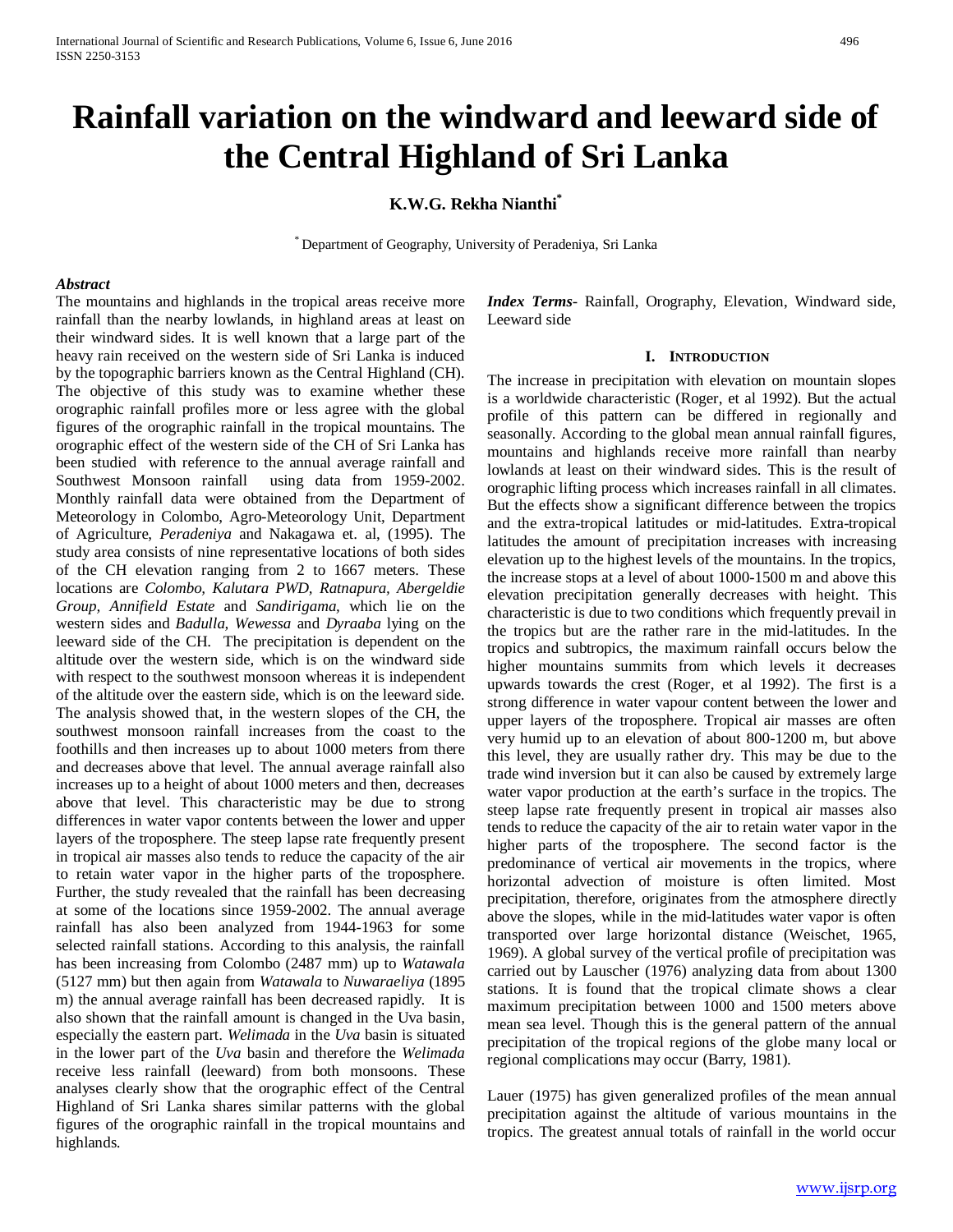where mountain barriers lie across the paths of moisture-bearing winds. A famous example is *Cherrapunji* on the Southern margin of the *Khasi* Hills in Assam, India. This station receives averages 1144 cm of rainfall annually. In 1873 the total rainfall was only 719 cm, in 1861, when the annual total was a fantastic 2299 cm; 930 cm rainfall fell in the month of July alone. It is an important factor in triggering the precipitation process and intensifying rainfall on windward slopes, and it, therefore, affects the variations of the aerial distribution.

Thambiyahpillay (1952) has analyzed how annual average rainfall has been changing with increasing elevation taking a cross section from Colombo to *Pothuvil* in Sri Lanka. Domros (1974) also examined the relationship between rainfall and elevation. In this study, he identified that the highest rainfall is received to the western slope of the Central Highland and it is gradually increased from 300 to 1000 m and above this level the rainfall is decreased significantly. Compare to eastern side western side gets higher rainfall. Yoshino et al (1983) pointed out that the location of the Central Highland is one of the main physical structure which the control the climate of Sri Lanka. Horizontal and vertical structure of the physical setting of the Sri Lanka topography creates large diversity to change the rainfall distribution. The Western side of the Central Highland receives more rainfall than eastern side and especially when Southwest monsoon activates. Similarly, when northeast monsoon activate the rainfall is higher on the eastern side but compare to Southwest monsoon Northeast monsoon give less rainfall. Orographic effect of the Central Highlands of Sri Lanka has similar patterns with the global figures of the orographic rainfall in the tropical mountains and highlands (Rekha, 2005).

It is well known that a large part of the heavy rain that falls on the western side of Sri Lanka is induced by the topographic barriers known as the western slopes of the Central Highland. The relief of Sri Lanka characterized by the Central Highland is one of the major factors governing the climate of Sri Lanka. Considerable spatial differentiation of the climate is to be expected in the Southwest as well as in the Northeast monsoon season, as results of the effects of the Central Highlands, which form an orographic barrier across the path of the monsoonal air masses and winds. Thus, not only do the highlands take on the role of a climatic shed, but at the same time, there is also established the regional differentiation of the highlands into a windward side and a leeward side, including the flanking lowlands. Due to opposing wind direction of the Southwest and Northeast monsoon, the windward and leeward sides of the highlands keep changing their role according to the rhythm of the monsoon change: those parts of the highlands on the windward side during the other monsoon seasons and vice versa. The windward and leeward side effect of the Central Highlands on the monsoonal air masses will exercise the greatest effects on rainfall and wind, as also on the other climatic elements though to a lesser degree. So it is interesting to know how the orography of the western sides of the Central Highlands of Sri Lanka influences the monsoon rainfall. An attempt has also been made to find out how far these results agree with the global pattern.

# **II. MATERIALS AND METHODS**

The Central Highland is generally defined as the region above 300 m contour of Sri Lanka. It is located in the South center of the Island with many peaks including the *Piduruthalagala* of 2524 m above the sea level, the highest peak in Sri Lanka. However, within this region, the topography is highly diverse with mountain ranges, valleys, plains and even escarpments and slopes. The study area consists of nine (09) representative locations of both sides of the Central Highland. This is to ensure that a good picture of altitude variation of rainfall over the Central Highland can be obtained with little contribution from latitudinal variation. These locations are *Colombo, Kalutara PWD, Ratnapura, Abergeldie Group, Annifield Estate* and *Sandirigama,* which lie on the western side, and *Badulla, Wewessa,* and *Dyraaba,* which lie on the eastern side of the Central highland.

|  | Table 1: Selected rainfall stations |  |  |
|--|-------------------------------------|--|--|
|--|-------------------------------------|--|--|

| <b>Stations</b>  | Altitude (m) | <b>Monthly average</b><br>rainfall in mm |  |  |  |  |  |
|------------------|--------------|------------------------------------------|--|--|--|--|--|
| (Western slope)  |              |                                          |  |  |  |  |  |
| Colombo          | 07           | 200                                      |  |  |  |  |  |
| Kalutara PWD     | 17           | 213                                      |  |  |  |  |  |
| Ratnapura        | 34           | 297                                      |  |  |  |  |  |
| Abergeldie Group | 1098         | 313                                      |  |  |  |  |  |
| Annifield Estate | 1311         | 225                                      |  |  |  |  |  |
| Sandirigama      | 1601         | 183                                      |  |  |  |  |  |
| (Eastern slope)  |              |                                          |  |  |  |  |  |
| Dyraaba          | 1220         | 128                                      |  |  |  |  |  |
| Wewessa          | 914          | 168                                      |  |  |  |  |  |
| Badulla          | 670          | 145                                      |  |  |  |  |  |

Most of these topographical areas cover both windward and leeward sides of the two monsoons. Monthly average rainfall data of the above locations were obtained from the Department of Meteorology in Colombo, Agro-Meteorology Unit, Department of Agriculture, Peradeniya and Nakagawa et.al, (1995), for the period of 1959-2002. These monthly data were converted to seasonal rainfall using the classification adopted in defining the rainfall year of Sri Lanka. The missing data of each rainfall data series were estimated using normal ratio methods. Annual average rainfall data for the period 1959 to 2002 have been averaged to obtain the mean annual rainfall values for above period. Rainfall is separately computed for the southwest monsoon, northeast monsoon, and annual average rainfall.

The second part of this study also considers another available data set to find out the differences of the orography rainfall of the Central Highland. For this analysis, a cross section is selected from the Western part to Eastern part of Sri Lanka. Along the cross section, the random rainfall stations were selected from *Colombo* to *Panawa tank* based on availability common data period. 16 rainfall stations have been selected from western side to eastern side of CH. Out of the 16 stations, 09 stations are situated on the western slope of the CH and 07 are situated on the eastern side. *Colombo, Awissawella, Eheliyagoda, Norton Bridge, Watawala, Abergeldie Group*, *Hatton Police Station*, *Nanu Oya, Nuwaraeliya*, are from western side and *Welimada Gropup, Strathden, Gourukella, Lowe Spring Valley,*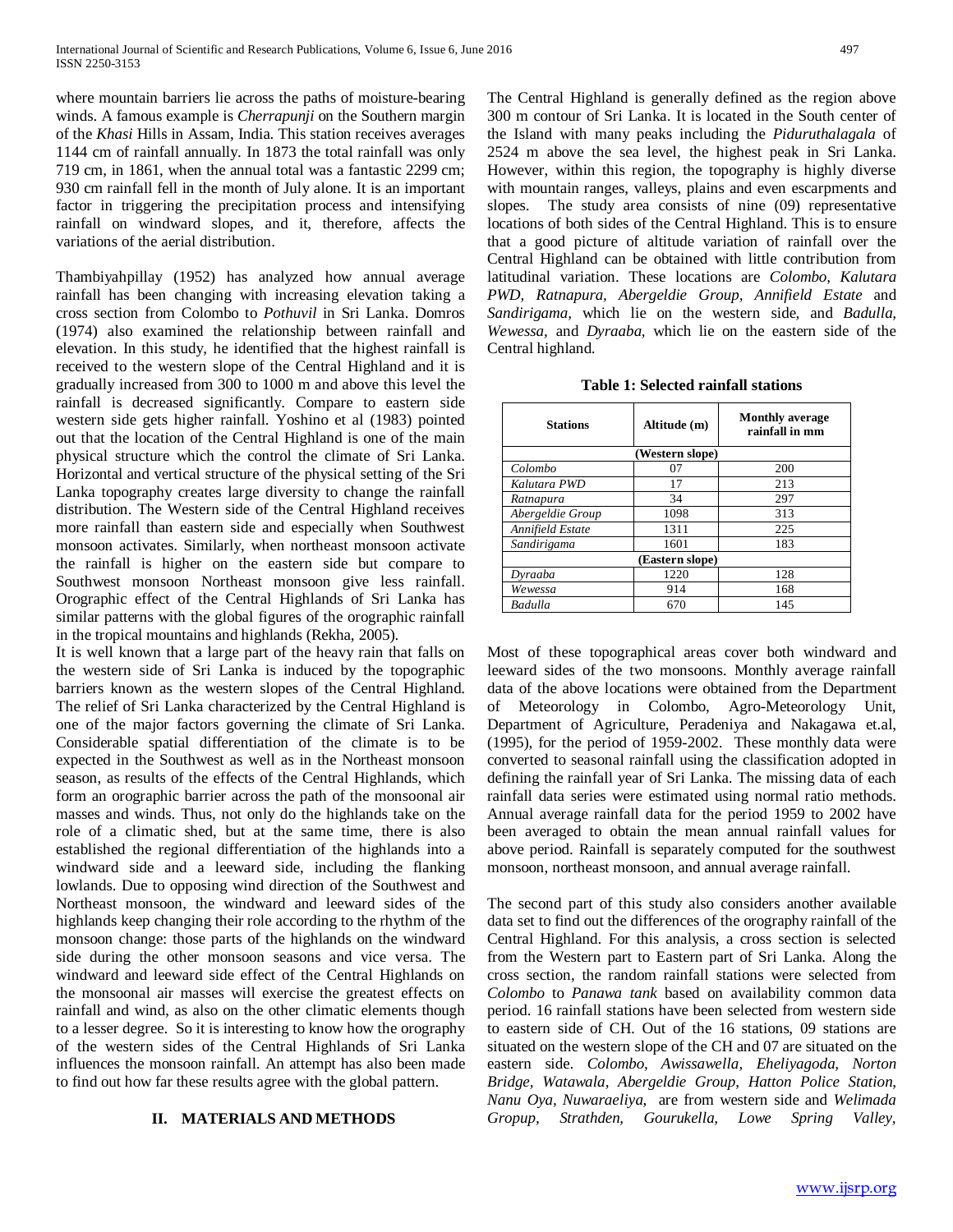*Mousagalla, Kumbukkan, and Panawa* tank are from the eastern side have been selected for the study (Figure 1).





#### **III RESULTS AND DISCUSSION**

The southwest monsoon rainfall on the western slope increases from about a maximum around 1000 meters and then decreases above this level. In this season, leeward side of the mountain receives less rainfall due to the topographical structure of the Central Highland. On the other hand, the Northeast monsoon rainfall on the eastern sides also shows a similar pattern as above 1000 m the rainfall is decreasing with the elevation. Mountain barriers of the Central highlands of Sri Lanka by forcing ascent of moisture-bearing winds tend to concentrate precipitation on their windward slopes and produce a rain shadow to the leeward sides. It is clearly shown that the more rainfall is received on the western side than the eastern side. According to the results of the analysis, the southwest monsoon air has deposited most of its moisture on the windward side of the Central Highland; there will normally be a great deal less precipitation on the leeward side since on this side the air is much drier and the dew point consequently much lower. The leeward side of the mountain is thus said to be in the rain shadow.

Monthly average rainfall since 1959 to 2002 are shown with selected locations and their attitudes from the both sides of Central Highland (Table 1). Analysis revealed that the annual average rainfall is increasing about up to 1100 m and above that level the rainfall gradually decreases with the height (Figure 2). A similar pattern can be seen in the Southwest monsoon rainfall as well. The southwest monsoon rainfall on the western slope increases from the sea level to about 1000 meters and then the rainfall gradually decrease with the elevation.

Almost similar figures are seen in the northeast monsoon rainfall in the eastern sides. The northeast monsoon rainfall on the eastern slope increases from the sea level to about 1000 meters and then the rainfall decreases gradually with the elevation. Rainfall increases up to 1000 m and then starts to decrease with the height. The western side is on the windward side of the southwest monsoon and the effect of orography in enhancing precipitation is clearly brought out. It is clearly seen that the leeward side receives less rainfall than windward side.

The study also revealed that the southwest monsoon has been decreasing significantly with regard to all the stations since 1959-2002 except *Colombo* and *Ratnapura*. However, southwest monsoon rainfall at *Kalutara PWD, Abergedie Group, Annifield Estate* and *Sandirigama* has been also decreasing since 1959 to 2002.



**Figure 2: Relationship between monthly average rainfall and elevation**

The study also revealed that the monthly average rainfall of the eastern side locations has been decreasing significantly in almost all the stations since 1959-2002 (Table 2). Table 3 shows monthly average rainfall of Northeast monsoon season of selected locations of the periods 1959-2002.

**Table 2: Monthly Average Rainfall in mm: 1959-2002 (Eastern side of the Central Highland)**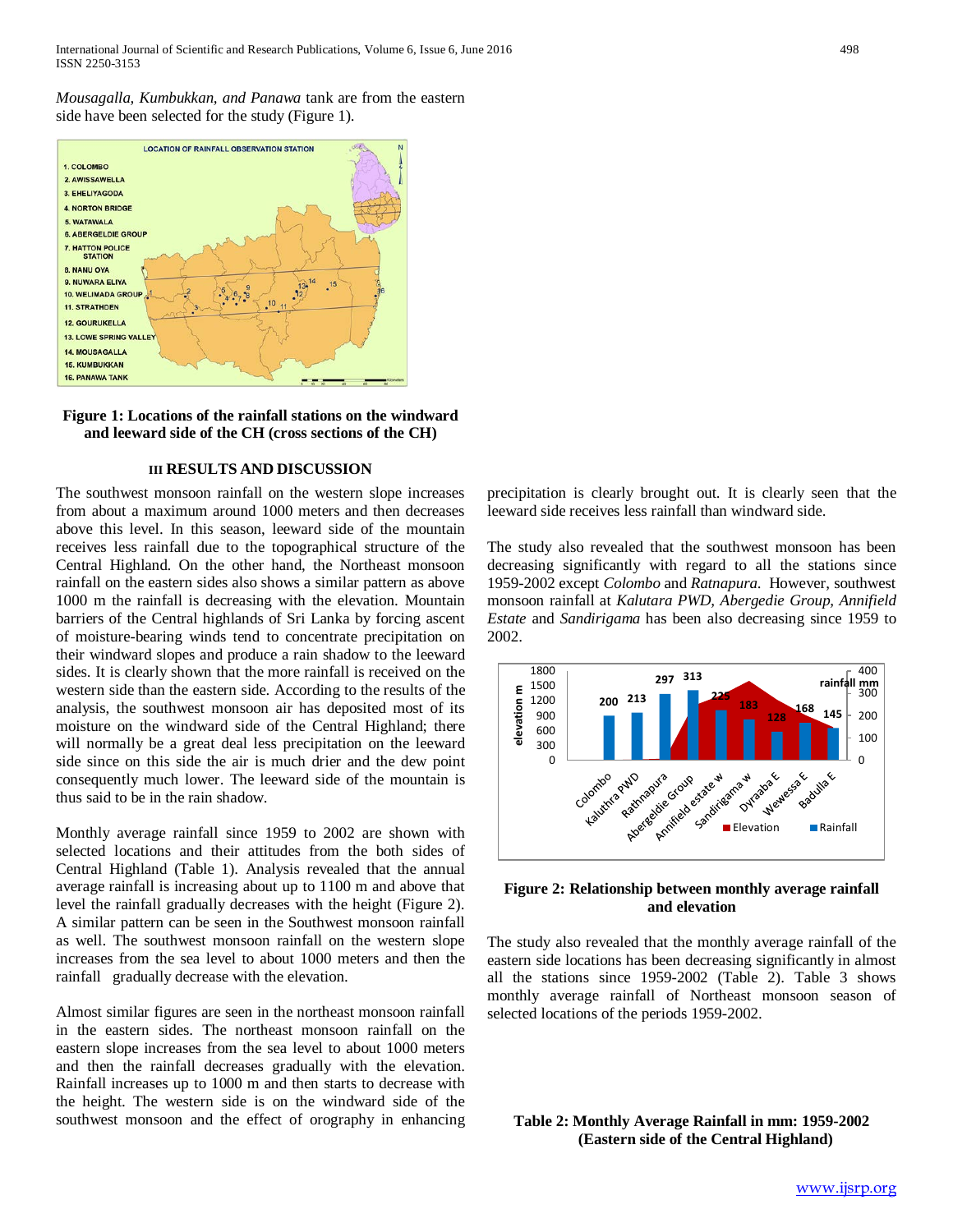| Years      | Dyraaba<br>$(1220 \text{ m})$ | Wewessa<br>(914 m) | <b>Badulla</b><br>$(670 \text{ m})$ |
|------------|-------------------------------|--------------------|-------------------------------------|
| 1959-62    | 142                           | 186                | 159                                 |
| 1969-72    | 148                           | 184                | 162                                 |
| 1979-82    | 112                           | 150                | 132                                 |
| 1989-92    | 140                           | 132                | 143                                 |
| 1999-02    | 96                            | 187                | 128                                 |
| 1959-2002: |                               |                    |                                     |
| average    | 128                           | 168                | 145                                 |

Source: Calculated by the authors based on rainfall records of Department of Meteorology, Colombo

**Table 3: Monthly Averages Rainfall in mm Northeast Monsoon Season: 1959-2002 (Eastern side of the Central Highland)**

| <b>Eugener State of the Centrum Information</b> |                               |                    |                                     |  |  |
|-------------------------------------------------|-------------------------------|--------------------|-------------------------------------|--|--|
| <b>Years</b>                                    | Dyraaba<br>$(1220 \text{ m})$ | Wewessa<br>(914 m) | <b>Badulla</b><br>$(670 \text{ m})$ |  |  |
| 1959-62                                         | 189                           | 248                | 229                                 |  |  |
| 1969-72                                         | 193                           | 287                | 250                                 |  |  |
| 1979-82                                         | 70                            | 90                 | 87                                  |  |  |
| 1989-92                                         | 149                           | 217                | 191                                 |  |  |
| 1999-02                                         | 116                           | 248                | 155                                 |  |  |
| 1959-2002:                                      |                               |                    |                                     |  |  |
| average                                         | 144                           | 218                | 182                                 |  |  |

Source: Calculated by the authors based on rainfall records of Department of Meteorology, Colombo

The study also revealed that the Northeast monsoon rainfall has been decreasing significantly in all the stations since 1959 to 2002. In general, the greater annual total of rainfall is received on the western slopes than the eastern slopes.



**Figure 3: Monthly average rainfall distribution of rainfall stations along the western side**

Figure 3 shows the monthly average rainfall distribution along the western slope of the CH. It is also confirmed that the rainfall is gradually increasing up to some certain elevation and above that height, the rainfall is decreased. *Abergeldie* station is situated at the elevation of 1098 m and the *Sandirigama* is situated at the elevation of 1601 m but the rainfall of *Sandirigama* is less compared to *Abergeldie.*

The annual rainfall totals over 5500 mm on the western but the eastern slopes, records less than 2500 mm. The reason for this remarkable difference is the amount and regional distribution of the southwest monsoonal rainfall. During the end-May and until the end of September, the heavily rain loaded southwest

monsoonal air masses result in ample orographic rains on the windward, western slopes of the Central Highlands, while on the eastern slopes the Southwest monsoon occurs as a dry, *Katabatic, foehn*-like wind which brings very little rain only.



## **Figure 4: Relationship between elevation and rainfall (1944-1963)**

The annual total average rainfall has been analyzed from 1944- 1963 for the above stations (Figure 4). According to the analysis, the rainfall has been increasing from Colombo (2487 mm) up to *Watawala* (5127 mm) but then again from *Watawala* to *Nuwaraeliya* (2090 mm) the annual total average rainfall has been decreased rapidly. It is also shown that the rainfall amount is changed in the *Uva* basin, especially the eastern part. *Welimada* in the *Uva* basin is situated in the lower part of the *Uva* basin and therefore the *Welimada* (in leeward) receive less rainfall (1420 mm) from both monsoons (Southwest and Northeast).



**Figure 5: Rainfall difference in** *Watawala Abergeldie group,* **and** *Nuwaraeliya* **(1944-1963)**

Figure 5 shows the rainfall differences of *Watawala, Abergeldie* and *Nuwaraelya* stations which are lies in the western side of the Central Highland. Annual total averages shows that *Abergeldie and Watawala* station have highest amount of rainfall than the highest elevation of *Nuwaraeliya.*

# **IV CONCLUSION**